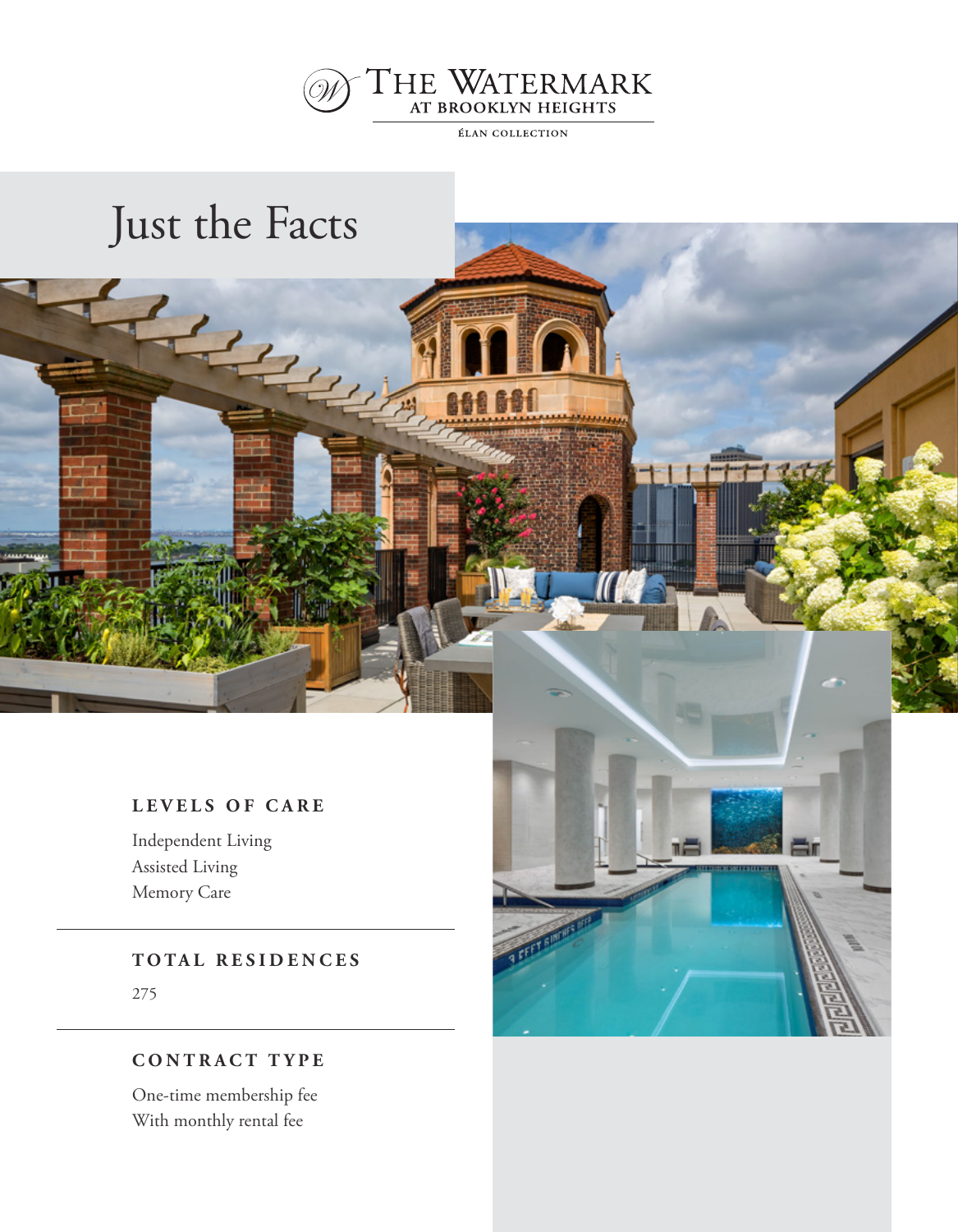# Small-town feel, in the heart of Brooklyn.

Nestled in a vibrant New York neighborhood, yet with a friendly small-town atmosphere, The Watermark at Brooklyn Heights provides an exceptional setting for seniors who seek an exceptional lifestyle. This elegant, pet-friendly community offers refined living spaces accompanied by unique programming and options ranging from Independent and Assisted Living to Memory Care—all with 24/7 access to thoughtful, expert caregivers.

Upscale amenities and services abound as well: A heated indoor pool, spa and salon, gourmet restaurants and lounges, and an art studio for creative expression are all right on site. It's contemporary, comfortable, and convenient, too, with concierge service and easy transit to Manhattan. Here, the world is truly just outside our doors.







#### **D E L E C T A B L E D I N I N G**

Even the most sophisticated palates will find something to savor at The Watermark at Brooklyn Heights—which offers three gourmet dining experiences with unique flair and impeccable service. Gustoso & Family delights diners with steaks, chops, and Mediterranean-style flatbreads, while Willow + Clark features light bites and fresh-roasted coffee and tea to go with house-baked desserts. And The W Room's pasta dishes, fresh fish, chicken entrées, and savory sandwiches are a showcase of classic comfort food.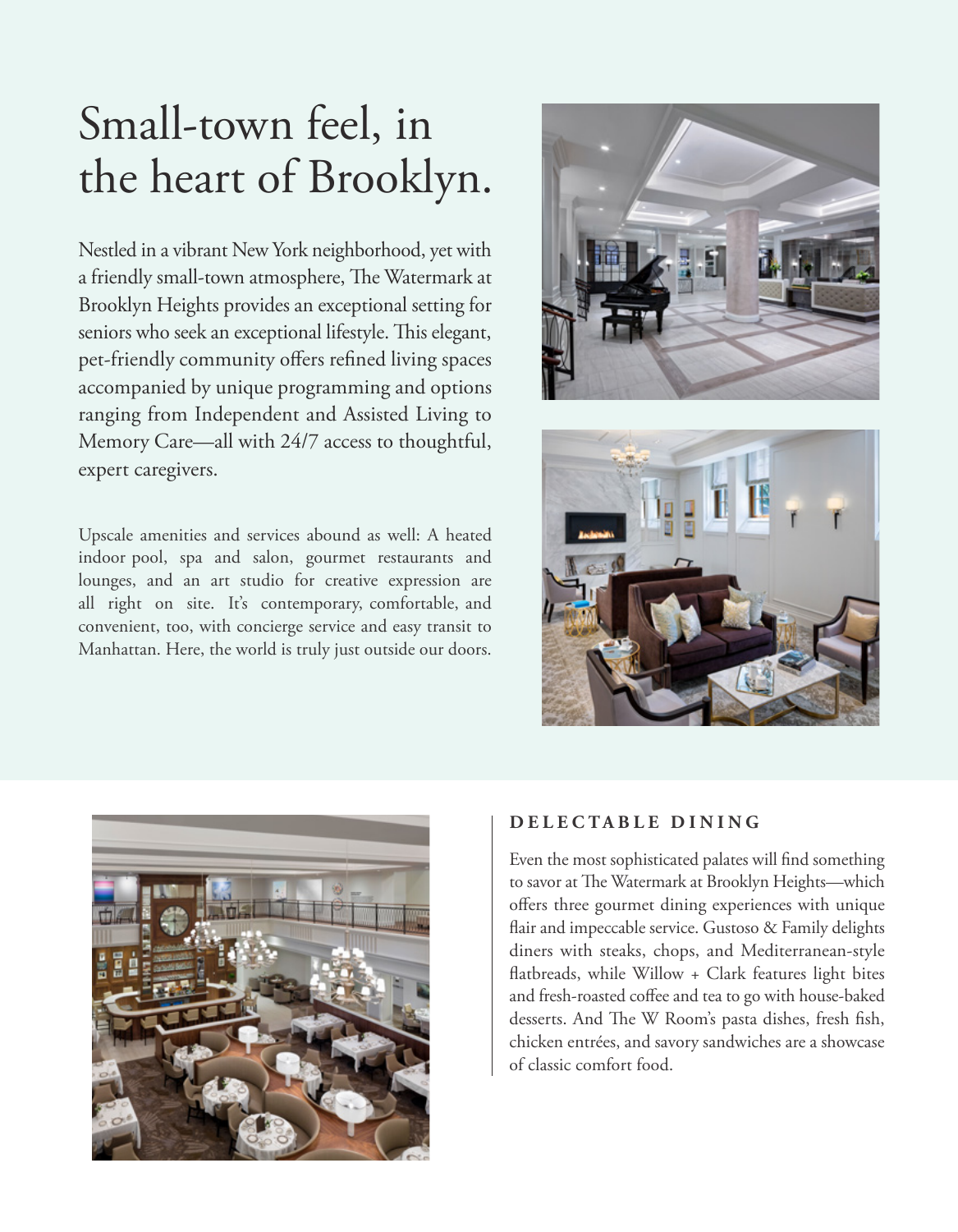# Life in motion

The days can unfold in countless ways at The Watermark at Brooklyn Heights, a vibrant community that offers a vast array of opportunities: an art studio and gallery showcasing work from local artists; our performing arts theater; the well-stocked library; even a wine bar perfect for both socializing and savoring.

Whether residents seek relaxation, revitalization, or anything in between, our state-of-the-art fitness facility includes a heated indoor pool and movement studio for yoga, Pilates, and other activities—along with an integrated wellness center that features workshops and presentations for enriching the mind as well as the body. Residents also have access to private consultations with visiting medical specialists on a regular basis.

And when it's time for a post-workout reward (or simply just because), signature treatments including massage, acupuncture, manicures/pedicures, and more await at our luxurious spa and salon.







#### LET US TAKE CARE OF **THE DETAILS**

We take care of everything, so you can simply enjoy life. From security to housekeeping to maintenance, our concierge and caring associates are at your service 24 hours a day.